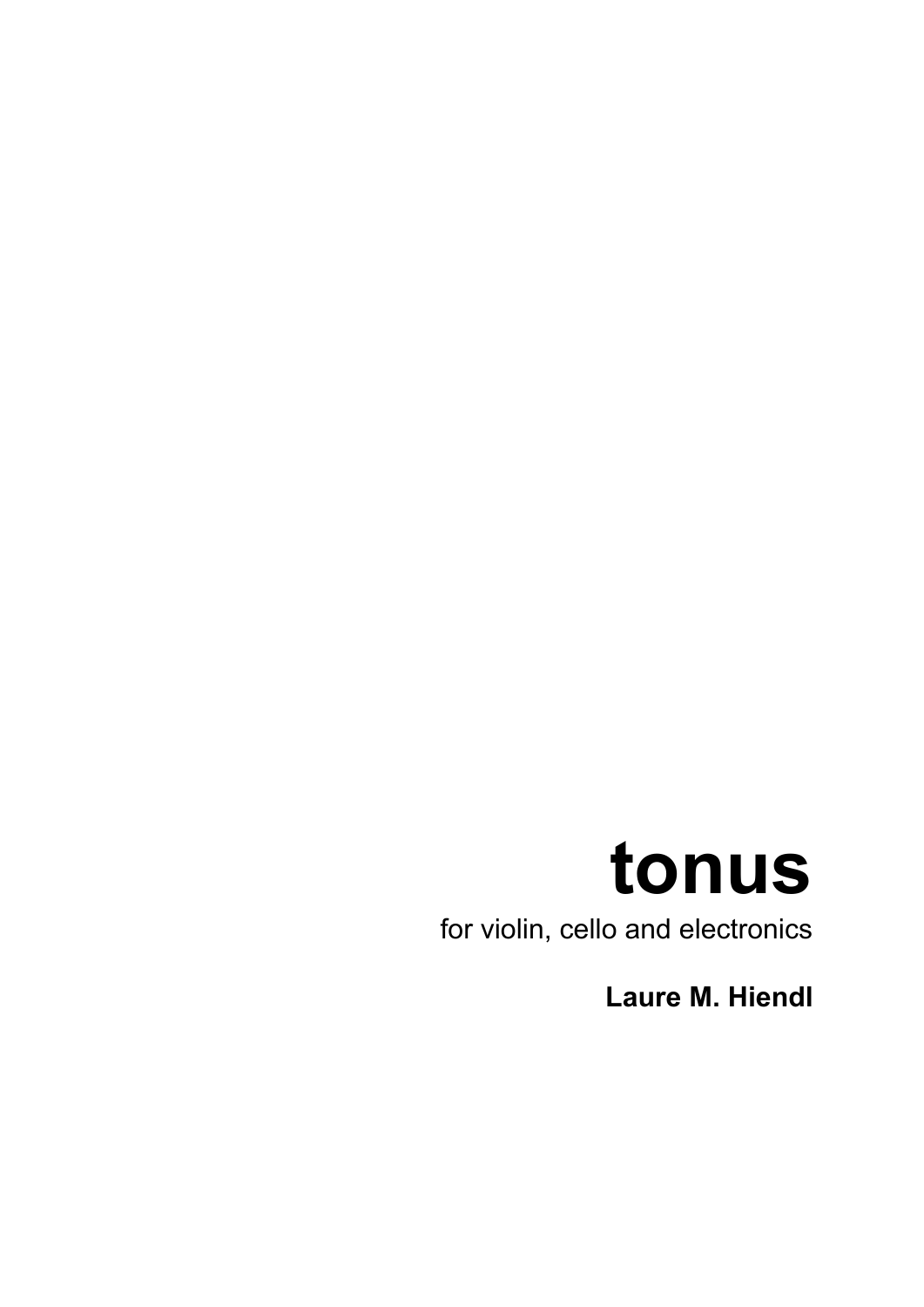## **Legende:**

- $(1)$  = Poco Pont.
- ② = Pont.
- ③ = Molto Pont. (fundamental barely audible)
- $\bigcirc$  = open strings
- $\bigcirc^1$  = half dampen strings with an audible cloud of random partials around the 1st partial
- $\oint^2$  = as above, around the 2nd partial
- $\bigcirc^3$  = as above, with very high partials
- $\bigoplus$  = fully dampen strings

Both strings should be amplified with a condensor pickup (e.g. AKG C411) placed on the bridge as well as a normal microphone pointed close to the bridge. The patch is written in the free and open source platform Pure Data [\(http://puredata.info\)](http://puredata.info/) and can be obtained directly from the composer ([laure@martinhiendl.com\)](mailto:laure@martinhiendl.com).

The patch employs simple bit-reduction and distortion effects that have to be turned on and off at specific points in the score. In addition, an audio playback of a drone has to be faded in gradually starting at bar 105. The drone continues past the end of the score. The players should move with their instruments towards their monitor speakers and improvise with different positions to create changing feedback. After a while the feedback is turned off by the audio engineer and the players go back to their seats until the drone finishes. The lights may gradually be turned off for the last part of the ending.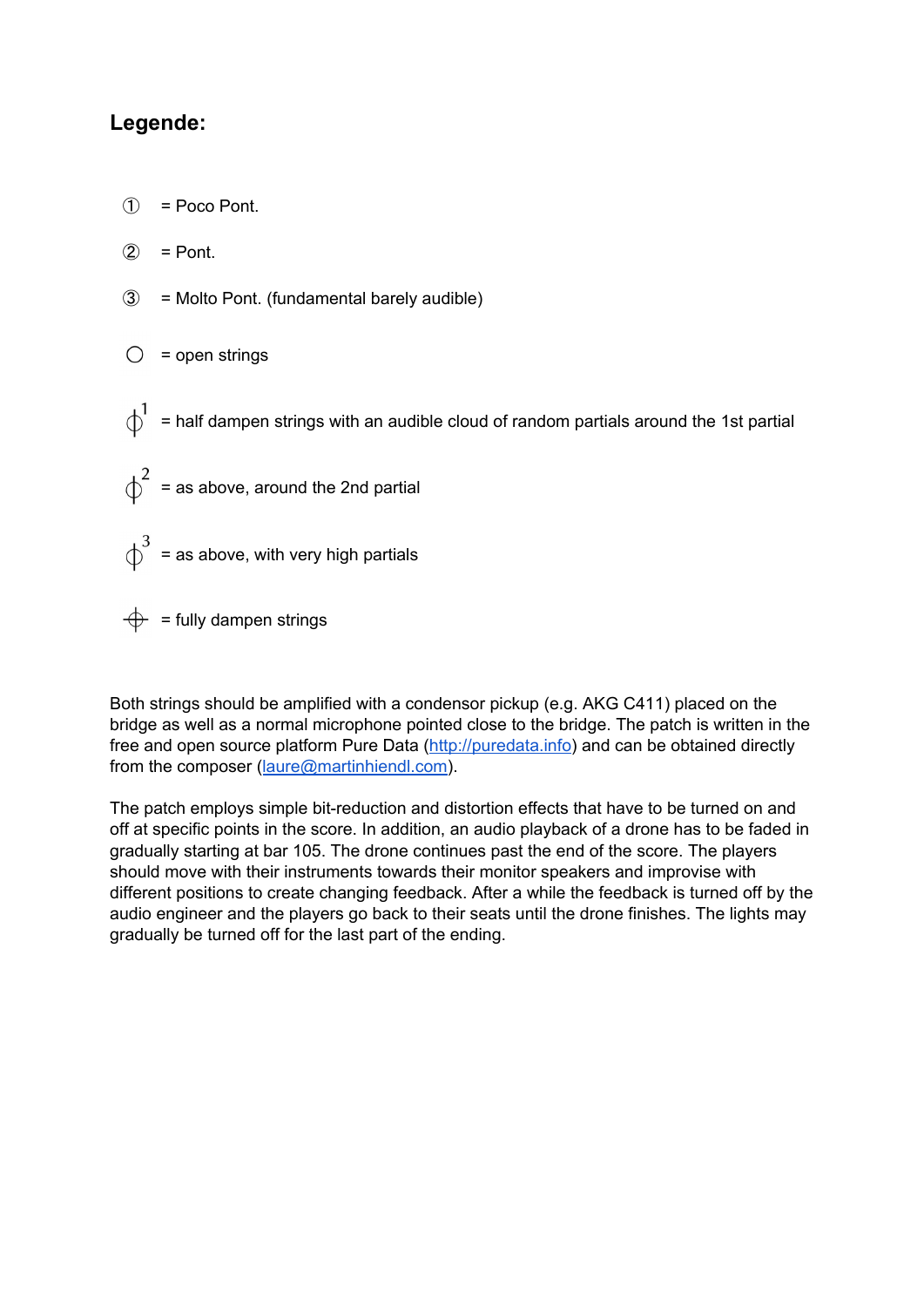tonus

for Violin, Violoncello and Electronics



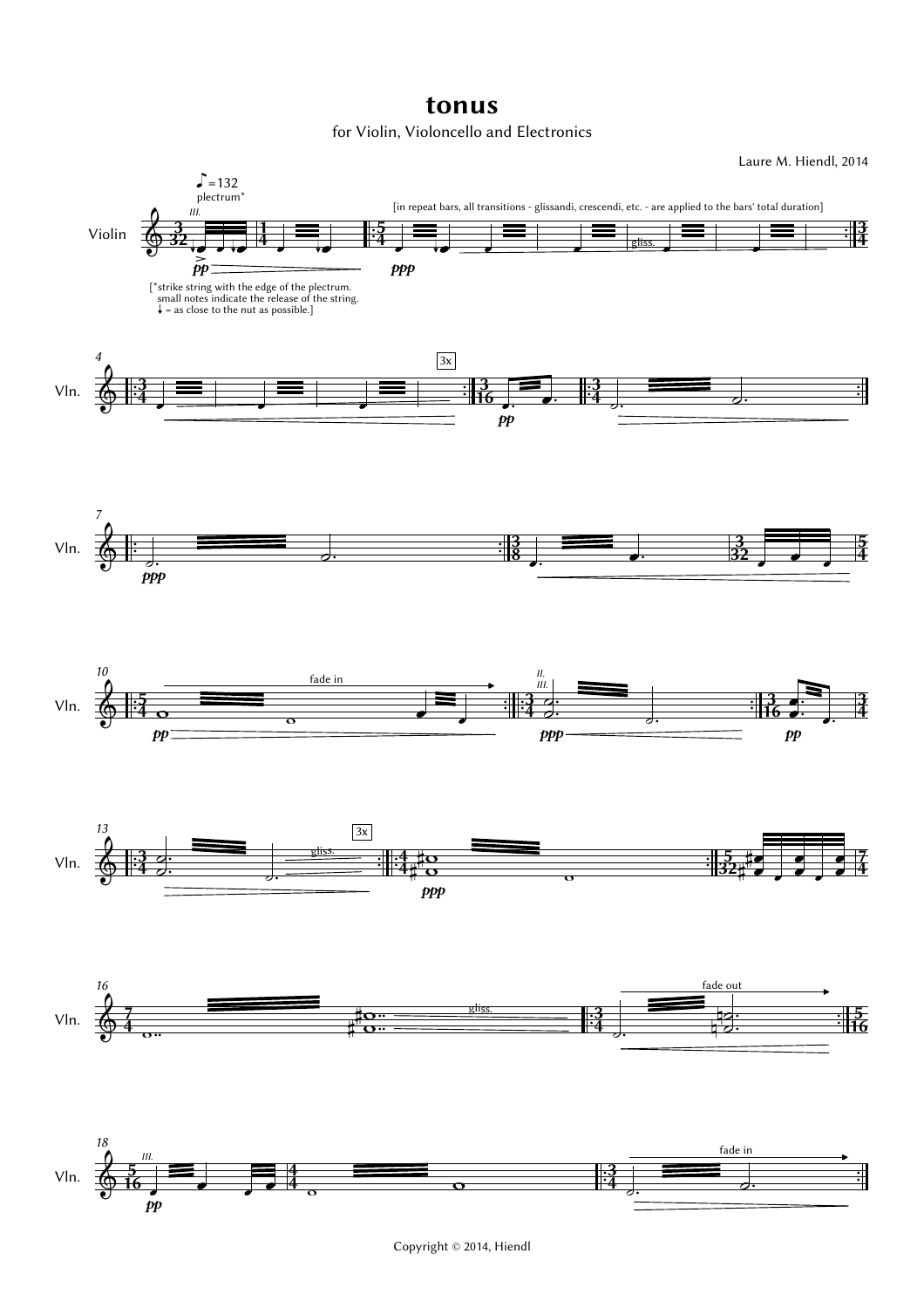







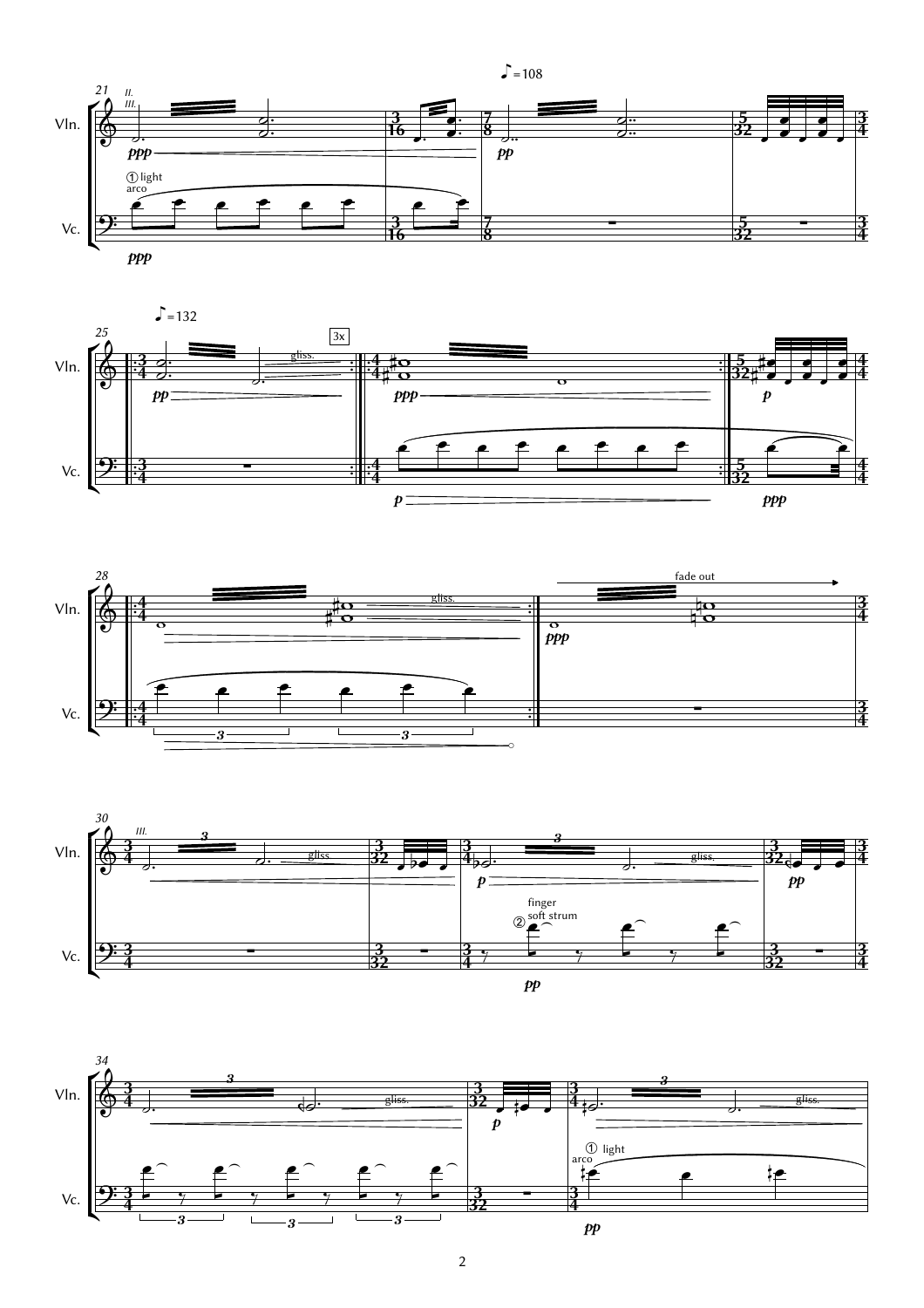









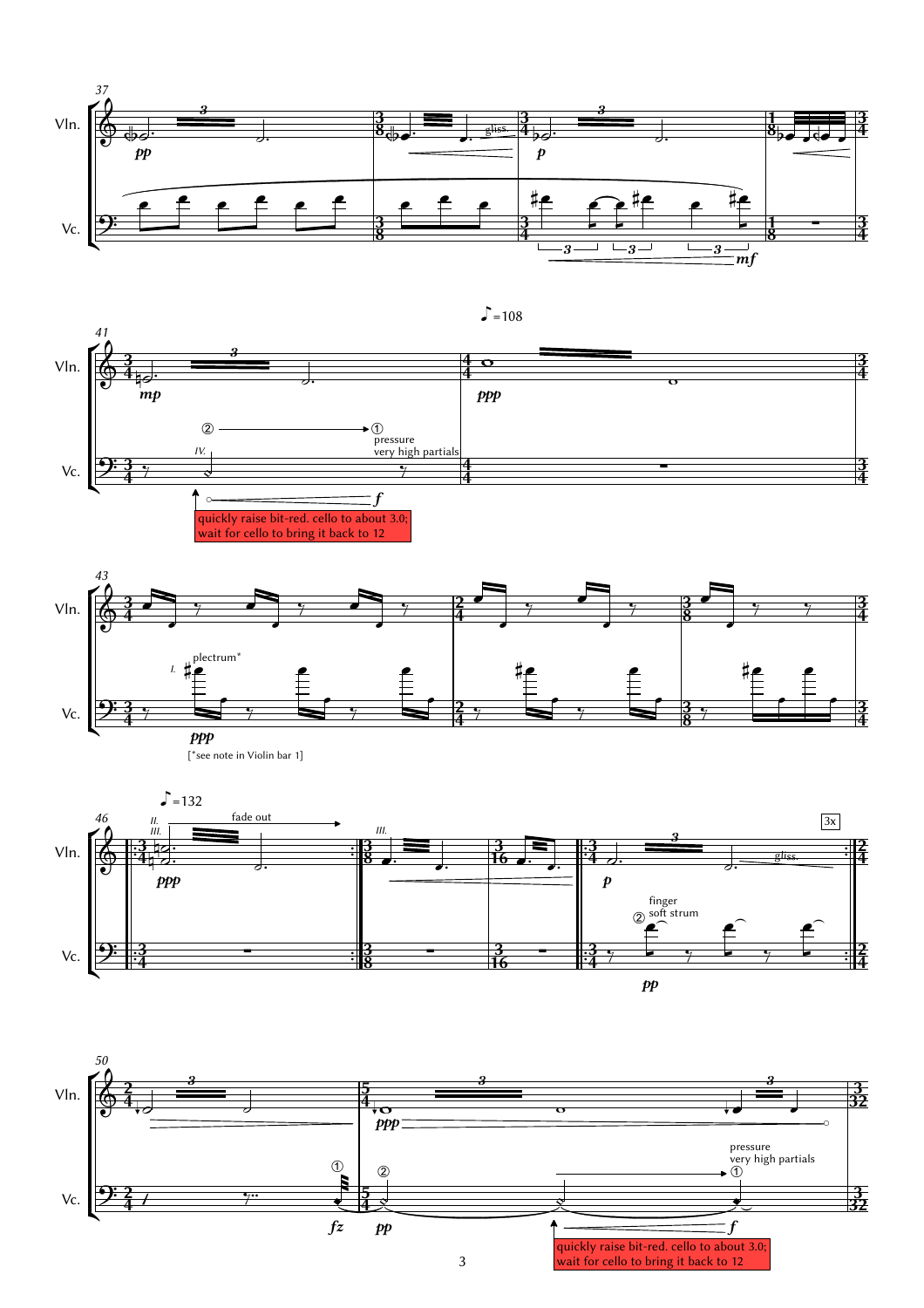







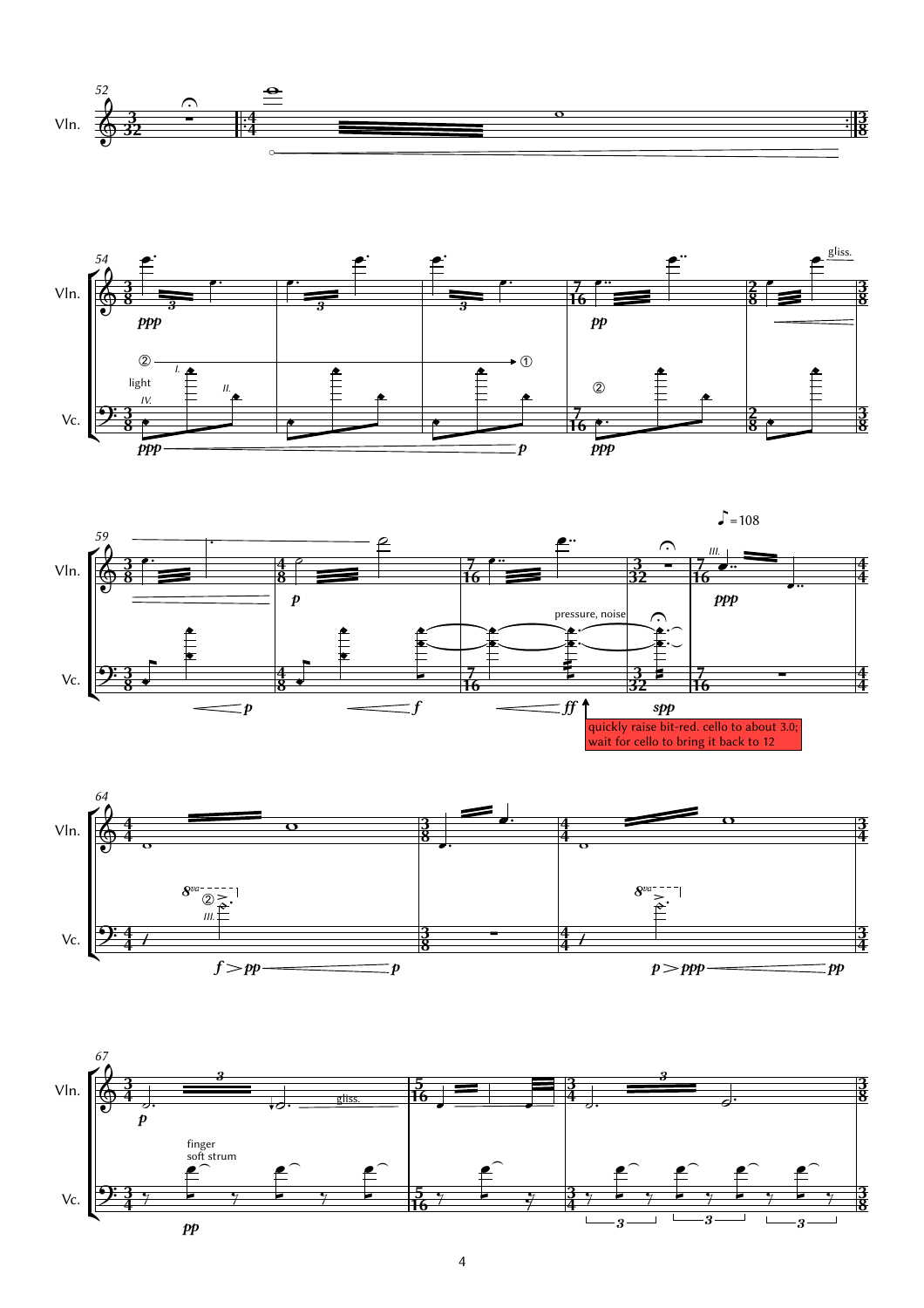









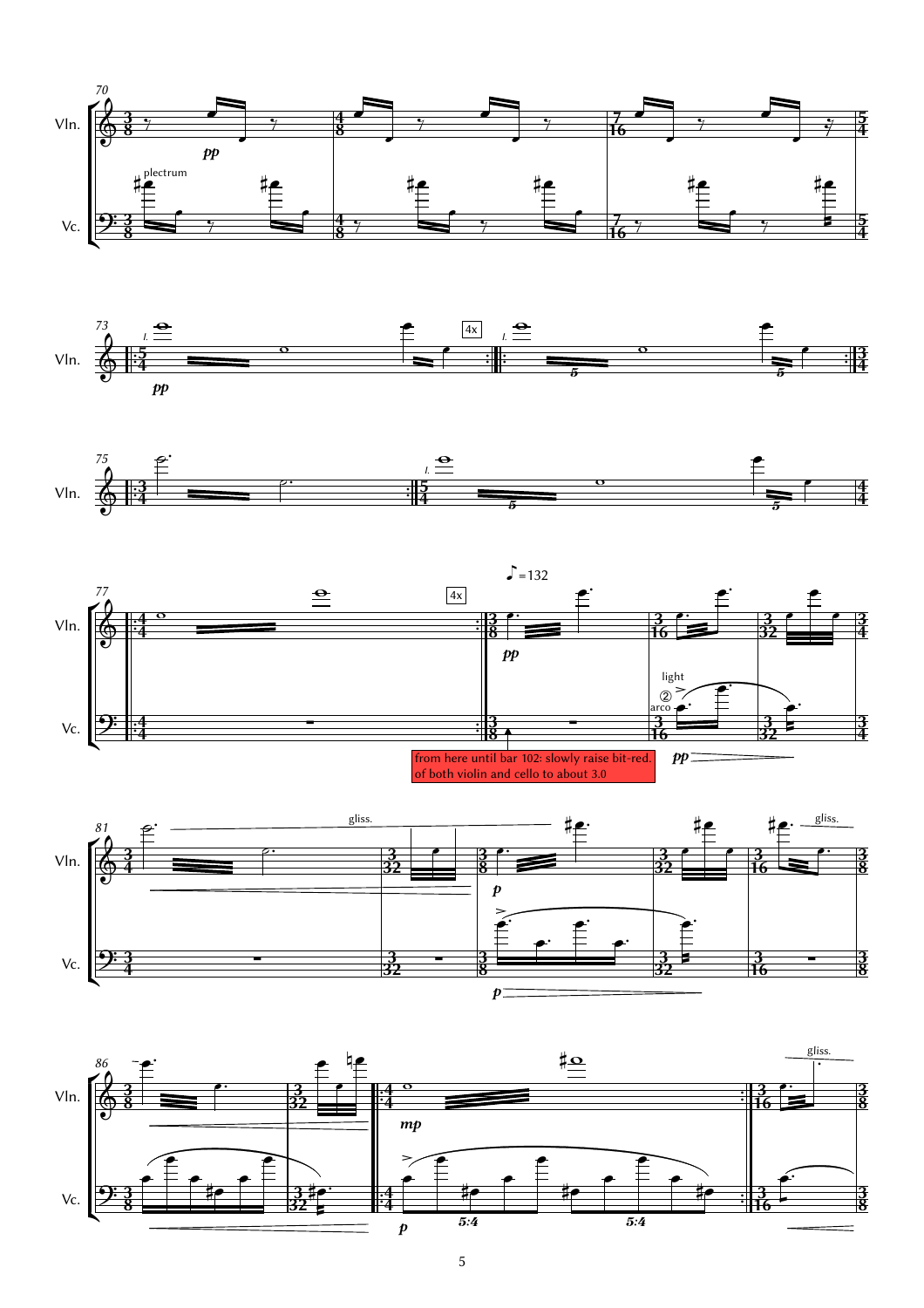





both bit-red. are now at about 3.0



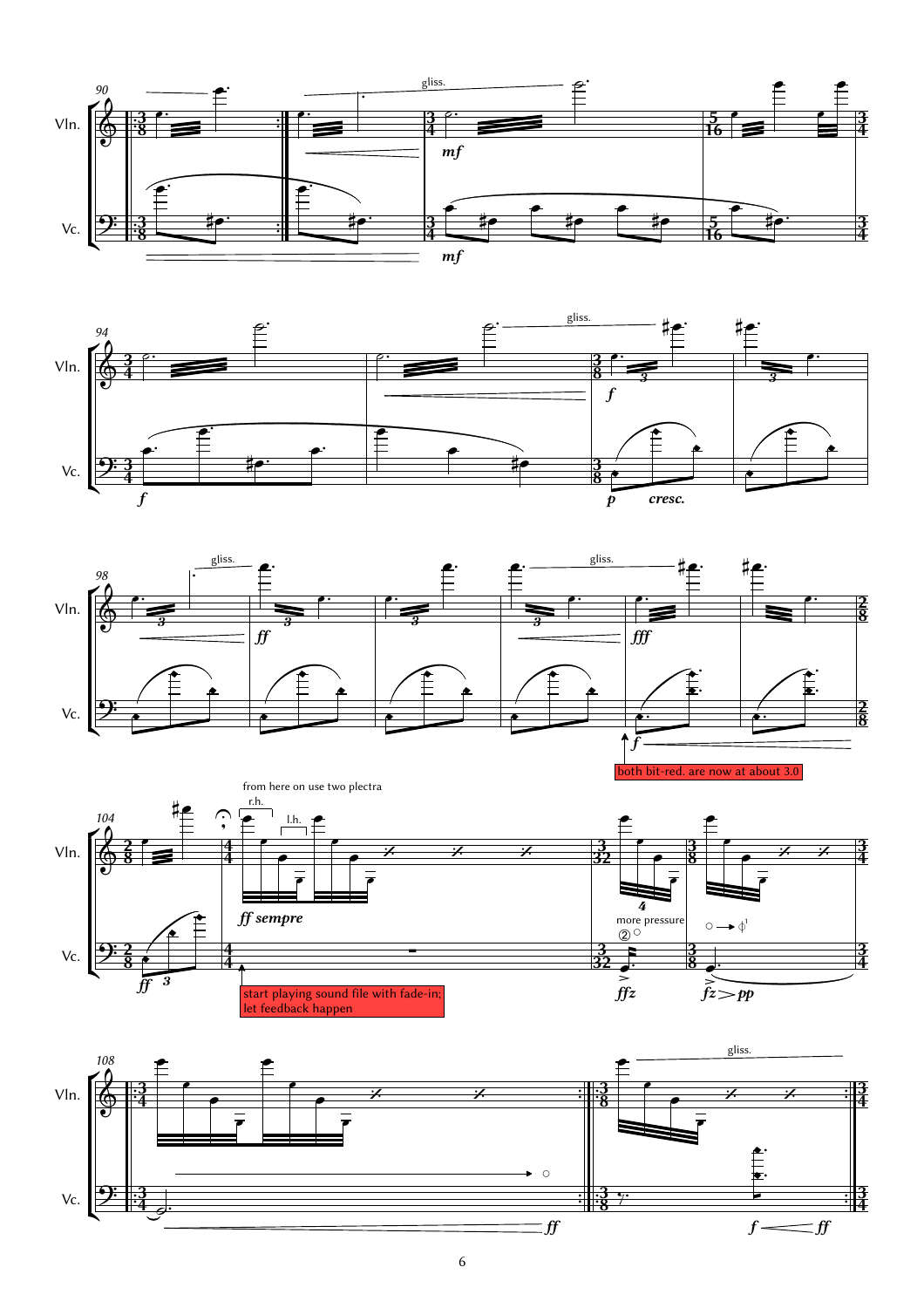









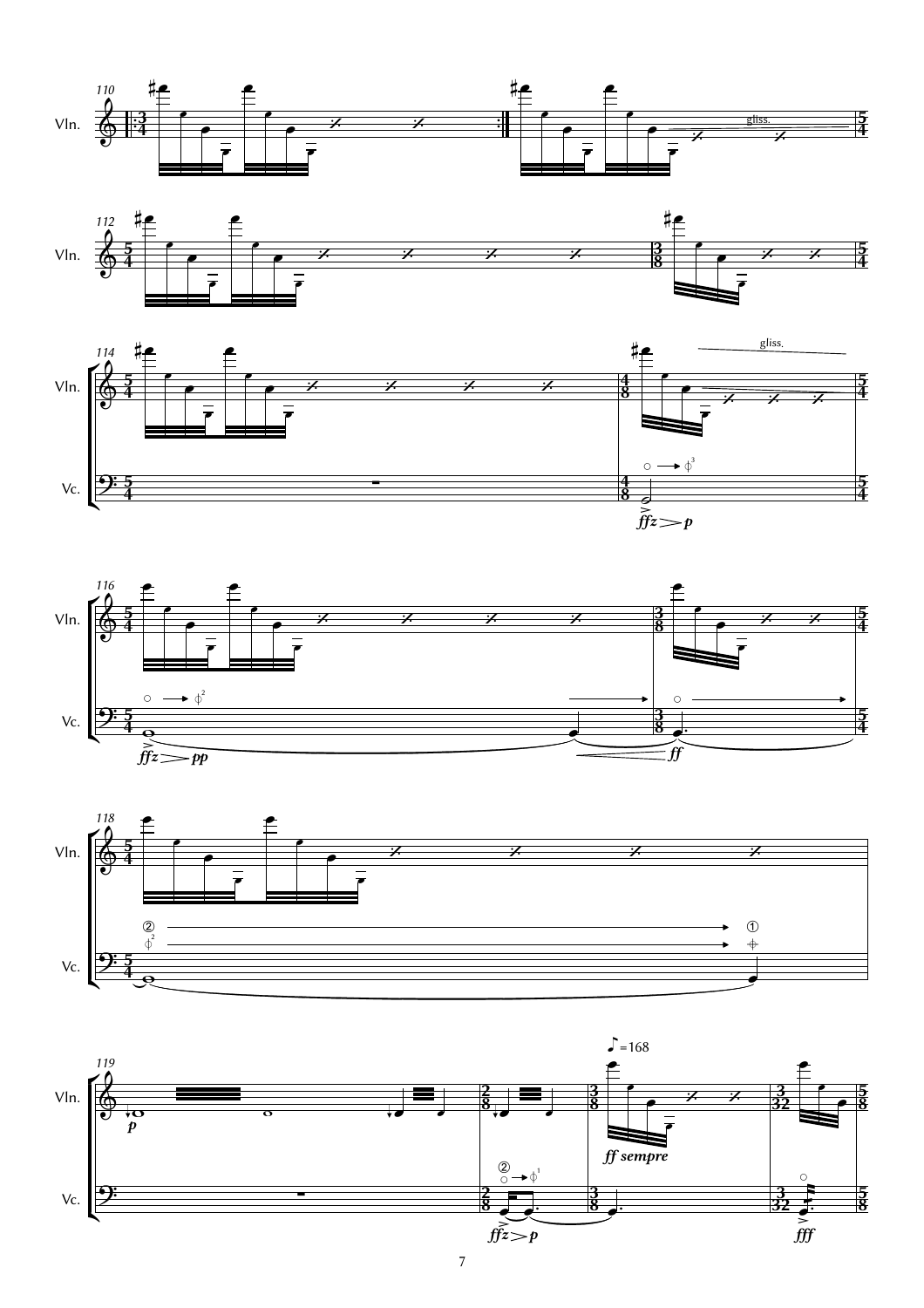